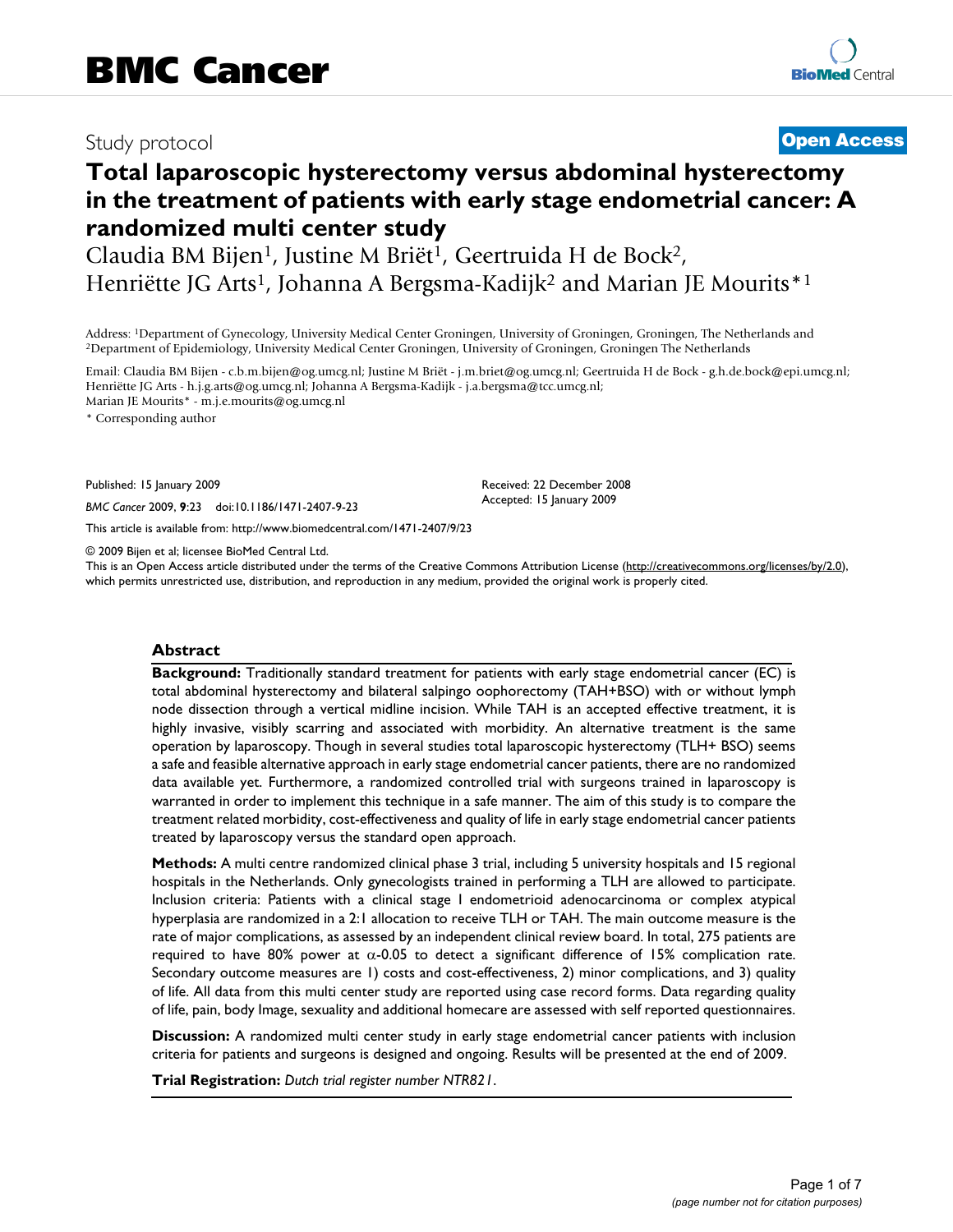# **Background**

Endometrial cancer is the third most common cancer in women in Western countries, accounting for 6–9% of their cancers, with a peak incidence at the age of 55–65 year. Endometrial cancer is a disease of the elderly and 90% of patients are over 50 years of age. The incidence increases in obese women and 70% of the patients have a high body mass index (BMI > 25) and 50% have co-morbidity such as diabetes and cardiovascular disease. A total of 75% of the patients are diagnosed with stage I disease. Traditionally standard treatment for patients with early stage endometrial cancer (EC) is total abdominal hysterectomy and bilateral salpingo oophorectomy (TAH+BSO) with or without lymph node dissection through a vertical midline incision. While TAH is an accepted effective treatment, it is highly invasive, visibly scarring and associated with adverse events such as blood loss and wound problems [1,2]. Morbidity of laparotomy in case of endometrial cancer can be substantial due to frequent obesity and co-morbidity in this patient group and hospital stay is usually at least one week [1]. A good alternative approach for patients with early stage disease is by laparoscopy.

Laparoscopy in early stage endometrial cancer is a minimal invasive technique compared to the standard approach by laparotomy. In several retrospective and prospective studies it has been shown that the laparoscopic approach is an effective and safe alternative to the open procedure. Most of these studies show a significant reduction in treatment related morbidity, with shorter hospital stay, less pain and quicker return to activities in daily life with the laparoscopic approach compared to laparotomy [1-10]. The advantages of the laparoscopic approach seem to be even more pronounced in obese [2] and elderly patients [10,11] due to reduced complications and a shorter hospital stay. However, the only randomized controlled trial comparing the laparoscopic approach with the open approach was in benign disease [12]. This study is in a different group of patients (young, healthy) than the study population of the here proposed study i.e. elderly women with endometrial cancer. It is known that complications occur more frequently during the initial learning curve of this procedure and some authors suggest a quantity control (i.e. > 25 TLH procedures) for surgeons before participating in studies. [12]

Arguments often mentioned hampering the implementation of level three laparoscopic procedures are the high preoperative costs and the long learning curve. However, despite the fact that peroperative costs are higher for laparoscopy due to expensive disposables, it might be that the overall costs will be finely balanced between both procedures due to reduction of morbidity and shorter hospital stay [13,14].

Although randomized studies on this issue are not available yet, studies in which endometrial cancer patients are treated show similar rates and patterns of recurrence. Patients who underwent a TLH+BSO have similar recurrence rates when compared to TAH+BSO, as reported in a retrospective mono-centre study [3] and in two prospective mono-center studies [6,15]. In view of these data we proposed a randomized controlled clinical trial in which total laparoscopic hysterectomy performed by trained surgeons is compared to total abdominal hysterectomy in patients with early stage endometrial cancer.

# **Methods**

# *Aims&design*

The aim of this study is to compare treatment related morbidity, cost-effectiveness and quality of life in early stage endometrial cancer treated by laparoscopy (TLH+BSO) or laparotomy (TAH+BSO).

We hypothesize that laparoscopy will result in less treatment-related morbidity in patients treated for early stage endometrial cancer in a cost-effective manner. The study will also provide insight on whether the laparoscopic approach will improve quality of life as compared to the standard abdominal approach. The proposed research concerns a multi-center prospective randomized clinical phase 3 trial (including at least 15 centers) comparing major complication rate in patients with early stage endometrial cancer, randomized to surgical treatment by laparotomy (TAH+BSO) or laparoscopy (TLH+BSO).

# *Eligibility criteria*

# *Inclusion criteria patients*

Early stage endometrial cancer patients (endometrioid adenocarcinoma grade 1 or 2, clinically stage I disease, negative endocervical curettage), after signed written informed consent, age 18 years and older are eligible for this trial.

# *Exclusion criteria patients*

Exclusion criteria: other histological types than endometrioid adenocarcinoma of the endometrium, clinically advanced disease (stage II to IV), uterine size larger than conform 10 weeks gestation and cardio pulmonary contra indications for laparoscopy.

## *Patient recruitment and consent*

Eligible patients are identified and counseled by the gynecological staff of participating hospitals. Before entry into the study the gynecologist explains to potential subjects the aims, methods, reasonably anticipated benefits and potential hazards of the study. Before study entry, on all patients an endocervical curettage is performed to make sure that the patient has clinical stage I disease and the cervix is not involved.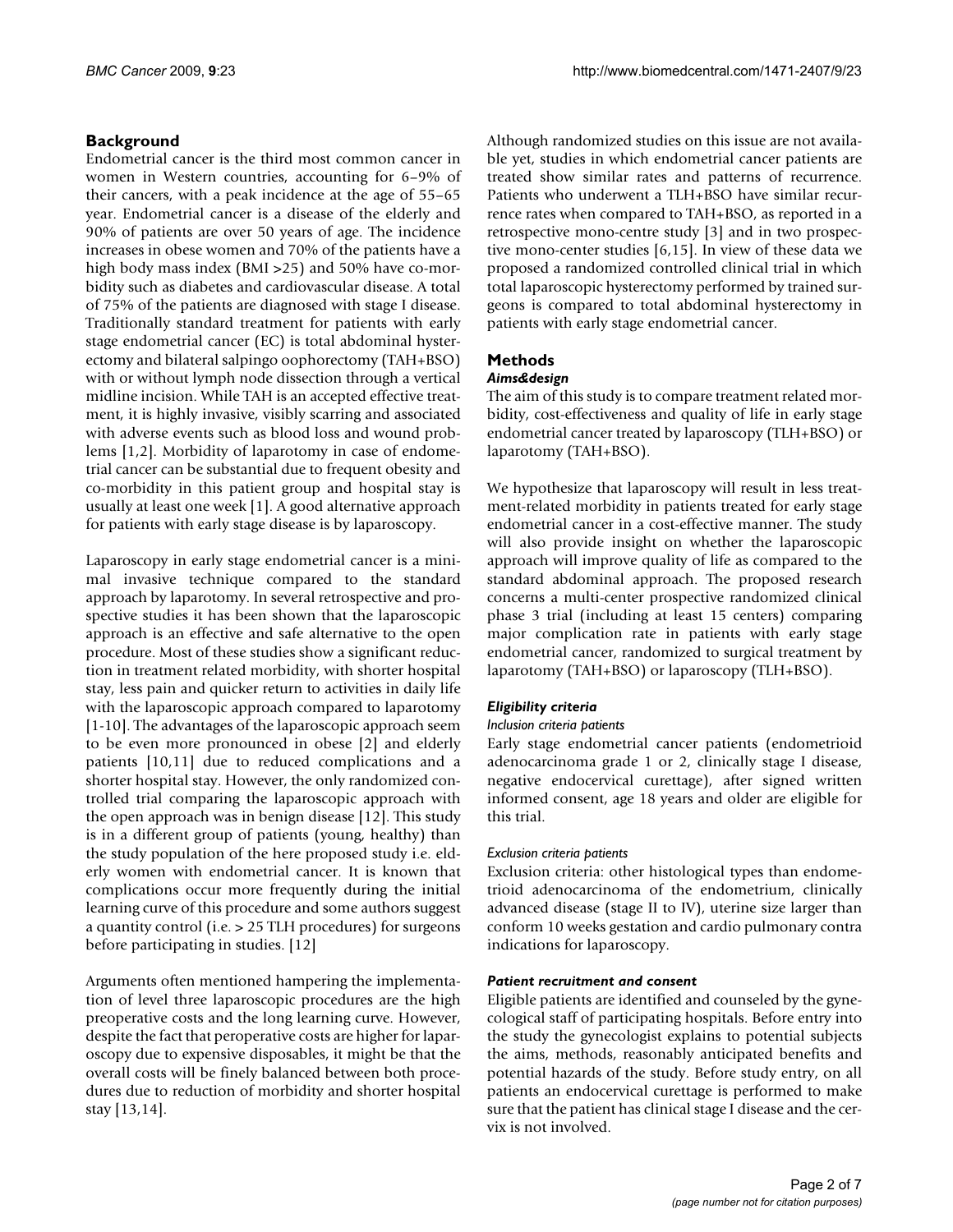Subjects are informed that their participation is voluntary and that they may withdraw consent to participate at any time during the study. In every center an independent medical doctor is available for more detailed information both for patients and colleagues if required. After sufficient information, written informed consent has to be obtained. The consent form must be signed before performance of any study-related activity. Patients who decide not to participate in this study are treated according to standard treatment protocol (TAH+BSO). Patients undergo routine physical examination and blood tests prior to the operation in either treatment arm, which is part of the standard procedure before surgery.

## *Randomization and collection of baseline data*

The patients to be enrolled in this trial are allocated to the TAH or TLH arm by computer randomization. For randomization, blocks of x patients are created such that balance is enforced within each block, stratified per center. Randomization is 2:1 for intervention to provide more exposure to data on the new laparoscopic procedure. We also expect a better enrolment in the study if the patients have a twofold chance of being allocated to the laparoscopic group as the reduced morbidity seems to be substantial. At study entry, all woman have baseline demographic, past gynecologic and medical history recorded in a case record form (CRF). After randomization, but prior to surgical treatment, patients are asked to fill in a questionnaire, consisting items regarding: quality of life (SF-36, EQ-5D), pain (VAS), Body Image Scale (BIS), sexuality (SAQ) and a questionnaire on additional homecare. (see figure 1)

At local centers, data collection is the responsibility of the local participating gynecologist and research nurses. The



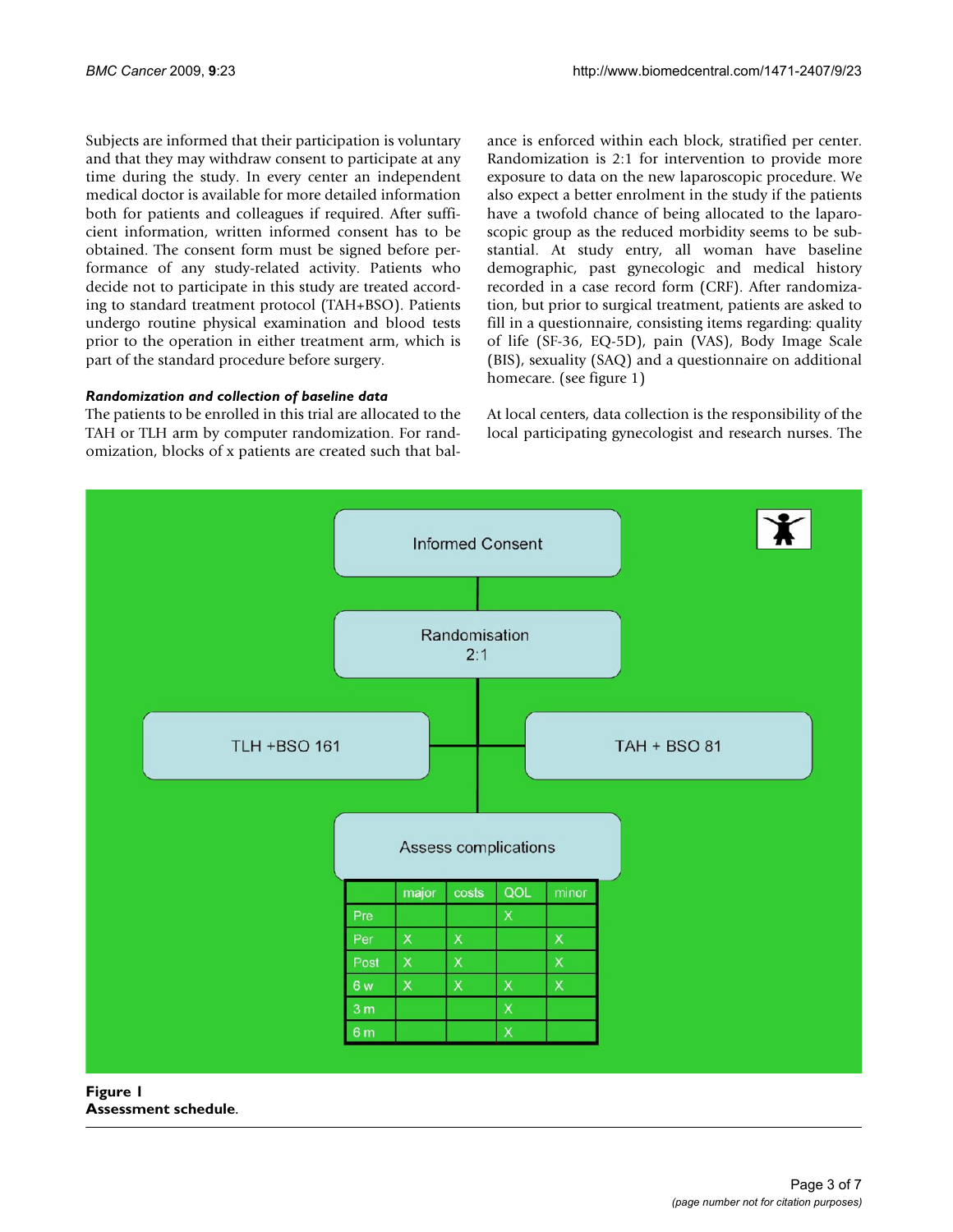data collected in this study are coded and processed with adequate precautions to ensure patient confidentiality.

#### *Interventions*

In this trial, the standard surgical approach TAH +BSO (table 1) is compared to the investigative surgical procedure TLH+BSO (table 2).

# *Follow-up*

Outcomes are assessed pre-operatively, after 6 weeks, and after 3 and 6 months, being the moments of routine control assessments and be registered on a case record form (CRF) by the treating physician and checked by the research nurse (status review) (see figure 1). Costs are assessed by a cost assessment (CRF and patient questionnaire). The doctor registers costs on a CRF related to the use of operation materials (disposables), operating time, duration of hospital stay, and treatment of complications.

All adverse events are followed until they have abated, or until a stable situation has been reached.

Data regarding quality of life (SF-36, EQ-5D), pain (VAS), Body Image Scale (BIS), sexuality (SAQ) and additional homecare are assessed with help of self reported questionnaires 6 weeks, 3 and 6 months after the operation (see figure 1).

# *Monitoring*

### *Pre start monitoring*

To minimize complications due to inexperience, all inexperienced general gynecologists are trained by a visiting gynecologist with experience in laparoscopy until sufficient laparoscopic skills are reached, before study entry. Only gynecologists who reached sufficient scores ( $\geq 28$ points) on OSATS in performing two independent TLH procedures are allowed to participate in the study. The study coordinator facilitates centers in order to get approval of the medical ethical committee. As the study is set in a national research consortium, allied research nurses are responsible for collecting data, monitoring of the study and promote the study at the local centers.

A kick off meeting is held by the study coordinator in every participating center. During this meeting the content and inclusion procedure of the study is explained.

# *On site monitoring*

During the study period, frequent contact and assistance of the coordination center is enabled by regular telephone calls and visits to all local centers. Furthermore, every three months newsletters by email are send to the centers in order to inform the gynecologists about study progress and bring new items under their attention.

Publicity of the study is realized by means of presentations held on national and international congresses.

**Table 1: Surgical treatment protocol for a TAH, total abdominal hysterectomy**

| Preoperatively thrombosis prophylaxis is given                                                                                                              |
|-------------------------------------------------------------------------------------------------------------------------------------------------------------|
| Preoperative antibiotic is given at least 15 min before skin incision;                                                                                      |
| Positioning of the patient in lithotomy position.                                                                                                           |
| Vertical midline incision                                                                                                                                   |
| Abdominal washing for cytology                                                                                                                              |
| Bipolar coagulation or sealing of the round ligament, cutting with monopolar scissors. Opening of the peritoneum of the bladder and the pelvic<br>sidewall. |
| Bipolar coagulation or sealing of the infundibulopelvic ligament, cutting with monopolar scissors                                                           |
| Preparation of the bladder off the vagina                                                                                                                   |
| Skeletting the uterine vessels, coagulation or sealing of the vessels, after identification of the ureter.                                                  |
| Coagulation or sealing and cutting of the sacrouterine ligaments.                                                                                           |
| Taking out the uterus. Closing of the vaginal cuff by abdominal stitching.                                                                                  |
| Mass closure of sheath, skin closure.                                                                                                                       |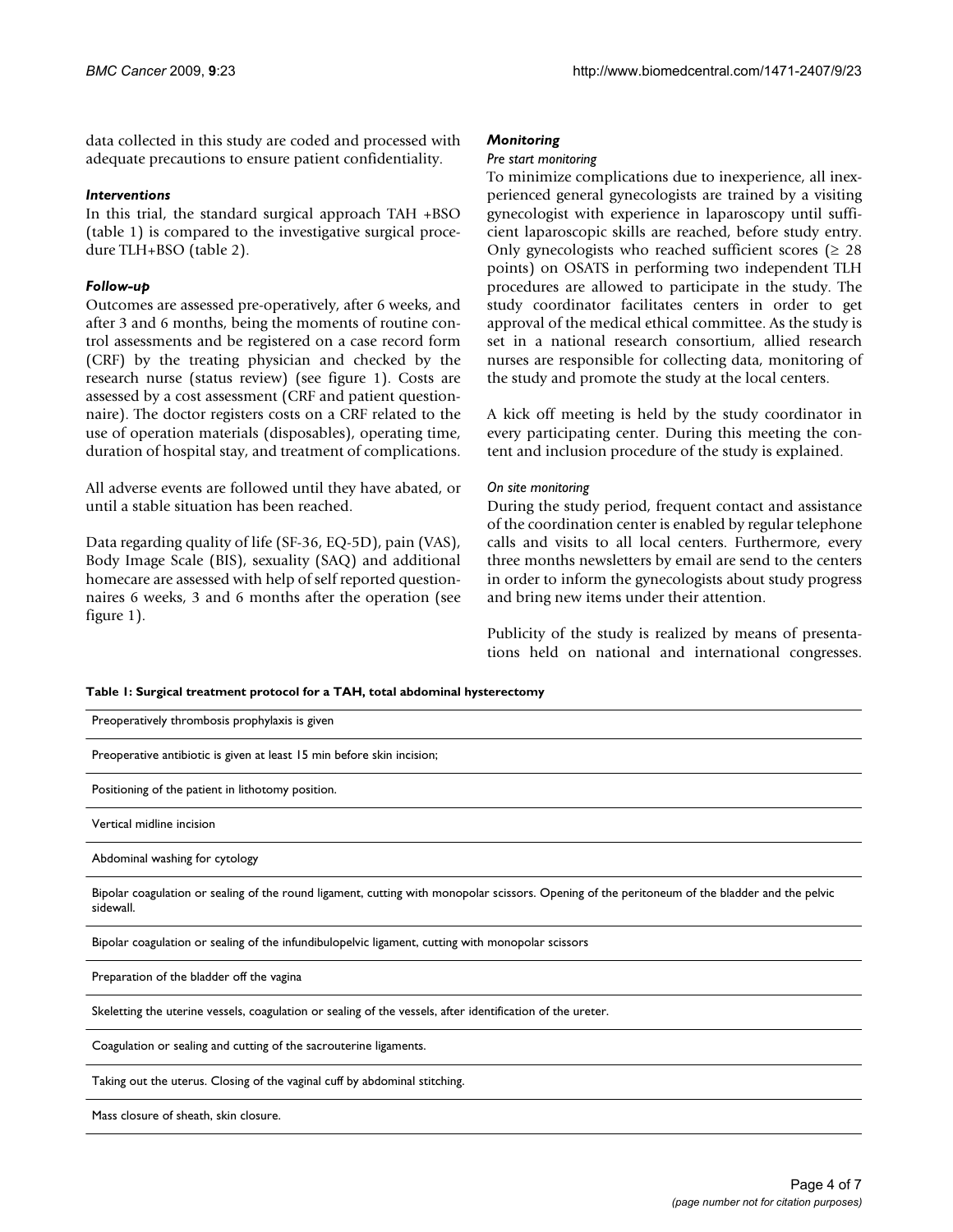#### **Table 2: Surgical treatment protocol for a TLH, total laparoscopic hysterectomy**

Preoperatively thrombosis prophylaxis is given

Preoperative antibiotic is given at least 15 min before skin incision;

Positioning of the patient in lithotomy position.

Insufflation of CO2 and placing of the troicarts (4).

Abdominal washing for cytology.

Bipolar coagulation or sealing of the round ligament, cutting with monopolar scissors. Opening of the peritoneum of the bladder and the pelvic sidewall.

Bipolar coagulation or sealing of the infundibulopelvic ligament, cutting with monopolar scissors.

Placing the vaginal tube (the Mc Cartney tube). Preparation of the bladder off the vagina.

Skeletting the uterine vessels, coagulation or sealing of the vessels, after identification of the ureter.

Coagulation or sealing and cutting of the sacrouterine ligaments.

Cutting the vaginal wall on the rim of the vaginal tube. Keeping the ureter in sight.

Taking out the uterus. Closing of the vaginal cuff by abdominal or vaginal stitching.

Thereby, the study protocol and other related study documents are available online. *[http://www.studies-obsgyn.nl/](http://www.studies-obsgyn.nl/home/page.asp?page_id=418) [home/page.asp?page\\_id=418](http://www.studies-obsgyn.nl/home/page.asp?page_id=418)*.

Case record forms, checked by the research nurse of concerned center and self reported patient questionnaires are send to the Trial Coordination Center (TCC) of the coordinating center. The TCC takes care of entry and validating data of case record forms and importing patient questionnaires. In case of discrepancies or inaccuracies found in the case record forms, queries are send to the centers in question. Final monitoring will be done by the study coordinator by visiting randomly selected centers and checking a part of the case record forms once again.

#### *Study parameters/endpoints*

#### *Main study parameter/endpoint*

Our primary endpoint is: major complication rate. The following major complications are registered: injuries of bowel, bladder, ureter, vessel, nerves; thrombo-embolic events such as DVT (Deep Venous Thrombosis) or pulmonary embolism; haematoma requiring surgical intervention; hemorrhage requiring transfusion and/or surgical intervention; wound dehiscence requiring surgical intervention or re-admission; wound infections including vaginal vault abscess, requiring surgical intervention and/or prolonged hospital stay and/or readmission and/or treatment; other major complications.

The severity of a complication is scored according to the Common Terminology Criteria CTCAE version 3.0. An independent Complication Review Board of three experienced clinicians is asked to assess and judge all recorded complications and differentiate between major and minor complications, blinded to treatment arm. This Complication Review Board decides also if the complication is related to the operative procedure, as expressed by the following statements: not related, unlikely related, possibly related, probably related or definitely related. *[http://](http://ctep.cancer.gov/protocolDevelopment/electronic_applications/docs/newadverse_2006.pdf) [ctep.cancer.gov/protocolDevelopment/electronic\\_applications/](http://ctep.cancer.gov/protocolDevelopment/electronic_applications/docs/newadverse_2006.pdf) [docs/newadverse\\_2006.pdf](http://ctep.cancer.gov/protocolDevelopment/electronic_applications/docs/newadverse_2006.pdf)*

#### *Secondary study parameters/endpoints* 1) Cost effectiveness

2) Minor complications. Outcomes are assessed by analyzing the CRF. An independent clinical review panel differentiates between major and minor complications, blinded for treatment arm and also assess whether the complication is related to the operative procedure.

3) Quality of life (SF-36 and EUROQOL), sexual functioning (Sexual Activity Questionnaire), Body Image Scale (BIS) and pain (Visual Analogue Scale).

#### *Premature termination of the study*

The study will be terminated prematurely if the disadvantages of participation may be significantly greater than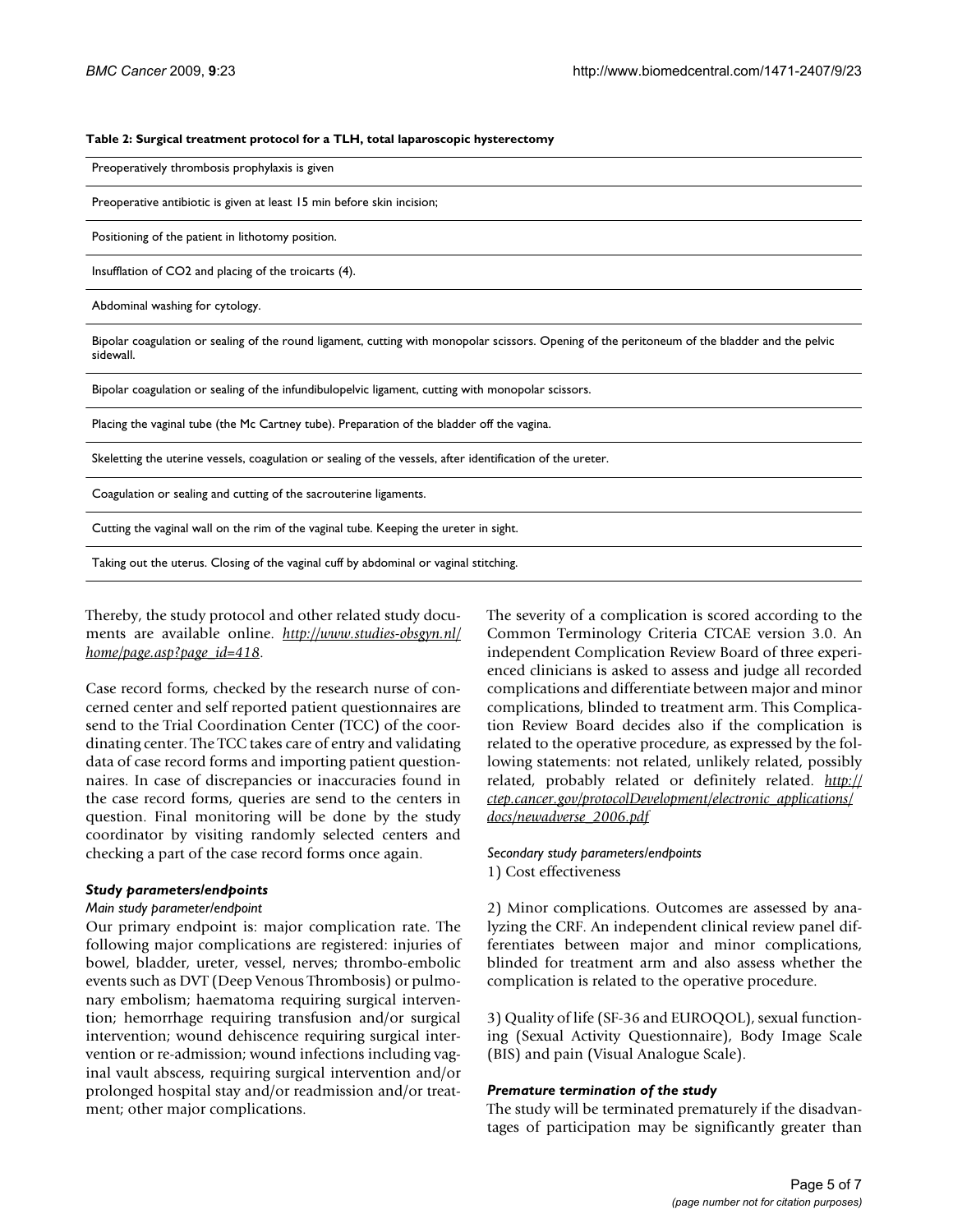was foreseen in the research proposal. All complications are assessed and recorded by an independent clinical review panel. This panel assesses if the complications occurring in the TLH group do exceed in amount or severity the complications occurring in the standard of care (TAH) group. If so, the study will be terminated.

# *Statistical analysis*

## *Sample size*

Sample size estimates are based on the ability of the study to detect changes in the primary outcome measure, rate of major complications. In this study, we choose for an unbalanced randomization (2(TLH+BSO):1(TAH+BSO)). Group sample sizes of 161 and 81 achieve 80% power to detect a difference of 0.15 between the null hypothesis that the major complication rate is 25% in both the TAH + BSO and the TLH + BSO group and the alternative hypothesis that we will observe a complication rate of 25% in the TAH + BSO group and of 10% in the TLH + BSO group, using a two-sided Chi-square test with continuity correction and with a significance level of 0.05. Assuming a drop-out percentage of 10%, 275 patients are needed.

The assumptions regarding these expected complication rates are based on the complication rates reported in (retrospective) studies comparing TAH with TLH. In addition, this is supported by the major complication rate of 9.26% that we found during the learning curve in our pilot study. The drop-out percentage of 10% can be expected when patients, after randomization, are unhappy with their allocated treatment and choose to end their participation in the study or due to incomplete or lost data.

# *Descriptive statistics*

Primary endpoints will be analyzed according to the intention-to-treat principle.

Descriptive statistics for QOL (SF-36, EQ-5D, VAS, BIS, SAQ) and a questionnaire on additional homecare) will be calculated for each randomization group at each assessment. Similarly, descriptive statistics will also be calculated for other outcomes, such as pain scores, and analgesic consumption, etc. Continuous variables will be assessed for normality and equality of variances between groups. Discrete variables (e.g. presence/absence of postoperative infection) will be summarized by frequencies/ proportions. For continuous variables, analysis of variance and/or regression will be used, where appropriate. If assumptions for these tests are violated, alternative nonparametric tests will be used. Difference between groups with respect to discrete variables will be evaluated by using chi-squared tests.

### *Economic analysis*

In the economic evaluation the costs of both interventions will be compared. The economic evaluation will be conducted from a societal perspective including direct medical and direct non-medical costs. Relevant cost components that will be taken into account are costs of the laparotomy and laparoscopy, like costs of operating time and use of disposables. In addition, hospital stay, re-interventions for post-operative morbidity and operationrelated medication will be assessed. In case of conversion from TLH to TAH the costs for both procedures will be added to the costs in the TLH group. Home care, consisting of both professional care as well as informal care will be assessed as well. Because most women are aged 55 and older, productivity losses will not be included in the economic evaluation.

Cost components will be valued according to standard Dutch guidelines for economic evaluation (CVZ 2004). Actual costs will be estimated for the laparotomy and laparoscopy and informal care will be valued by using shadow prices.

A case record form will be used to gather medical costs. A patient questionnaire will be used to collect information on additional home care. Since no differences regarding recurrence rate are expected at any time between the two study arms, a time horizon of six months is considered to be sufficient for evaluation of morbidity and costs. As a consequence, discounting will not be applied. A sensitivity analysis will be conducted to estimate the impact of variation of major cost elements.

# *Ethics*

The study is conducted according to the principles of the Declaration of Helsinki and in accordance with the Medical Research Involving Human Subjects Act (WMO).

The protocol is registered in the clinical Dutch trial register number NTR821.

# **Discussion and conclusion**

While the standard abdominal hysterectomy for early stage endometrial cancer is an effective and accepted treatment in patients with early stage endometrial cancer, it is highly invasive and associated with serious adverse events. From retrospective or non-randomized trials can be concluded that laparoscopic hysterectomy seems a safe and feasible treatment especially in patients with early stage endometrial cancer.

GOG-LAP2, a randomized controlled trial in which the effectiveness of a laparoscopic assisted vaginal hysterectomy with BSO and lymphadenectomy in early stage endometrial cancer is compared to the open procedure,